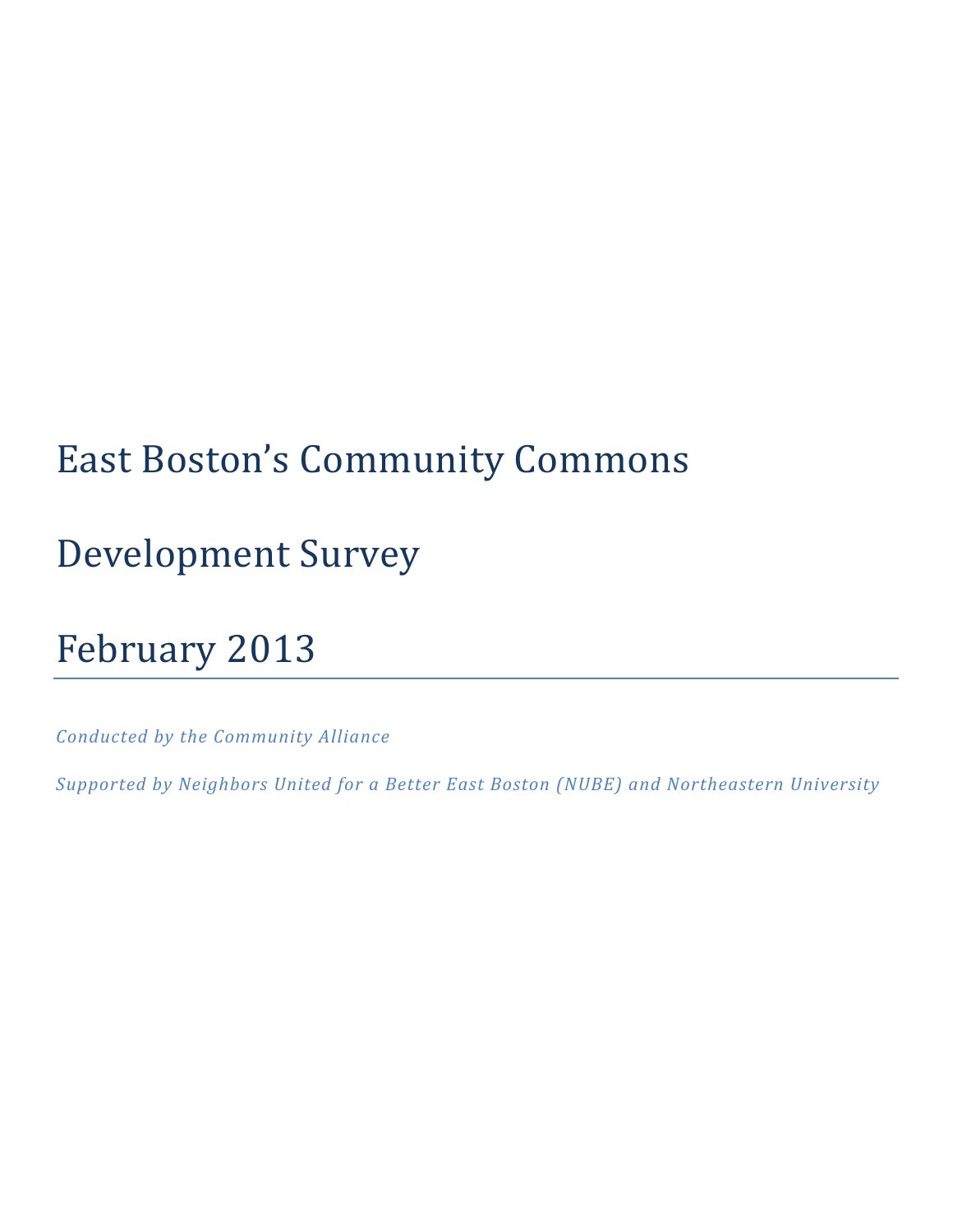#### **INTRODUCTION**

East Boston may soon be experiencing a surge of development. Currently, there are several proposals for housing, retail, and commercial development along the waterfront, with the groundbreaking of Portside at Pier One occurring in January 2013. Recently, a partnership between Suffolk Downs and Caesar's Entertainment has submitted an application to build a resort style casino at the Suffolk Downs race track.

If any these developments are built, they will certainly change the fabric of community. Several residents in the neighborhood were interested in what East Boston residents know about these developments, what they predict will happen if any of the proposals go through, and whether residents support these proposed projects.

This Community Alliance, a group of active residents from across the neighborhood, worked with a team of graduate students from Northeastern University to develop a series of surveys to answer these questions. Once the surveys were developed, Dr. Neenah Estrella-Luna, a professor at Northeastern and an East Boston resident, served as the principle investigator to assist the Community Alliance in developing and implementing the survey focused on what residents know and think about the proposed developments. From May 2012 through August 2012, residents from across the neighborhood distributed surveys on paper and online in English and Spanish to their neighbors, at neighborhood association meetings, at community events, and via online networks. In the end, 360 surveys from East Boston residents were collected. Dr. Estrella-Luna oversaw the process to ensure that the survey was administered properly and that data was entered accurately. She analyzed the data under the direction of Community Alliance members. This report is a summary of this analysis.

Overall, the survey found that knowledge about the waterfront projects is highest in Jeffries Point, Eagle Hill, and Orient Heights. Residents who live in Maverick Square or Central Square, as well as Latino residents, are least likely to know about any of the proposals for waterfront redevelopment. Support for waterfront development is high, with most residents expecting positive changes in the neighborhood once those developments are completed. However, residents are also concerned about the potential for gentrification.

 Over half of residents surveyed are opposed to the proposed casino. Only one-quarter of residents support the casino. Importantly, opposition to the casino is higher among registered voters than the general population. Opposition to the casino is wide across each section of East Boston, with the exception of Central Square. Most residents expect do expect that the casino will increase the number of jobs available for residents. However, residents reported expecting more negative impacts than positive impacts if a casino was built at Suffolk Downs.

#### **SUMMARY OF RESULTS**

#### **Who filled out the survey?**

The respondents to the survey are a cross-section of the neighborhood. There are slightly more surveys from women than men. Most of the respondents are US born residents, are in the working-age range, and include a largely equal representation of different income groups in the neighborhood. Ethnically, the majority of the people who completed the survey are either non-Hispanic White or Latino. The most important difference between the population of East Boston and the residents who completed the survey is that more than half of East Boston's population is Latino but only 30% of survey respondents described themselves as Latino. The majority of the surveys came from Eagle Hill, Jeffries Point, and Orient Heights, which is consistent with the population centers of the neighborhood. The overwhelming majority of respondents are currently registered to vote in East Boston.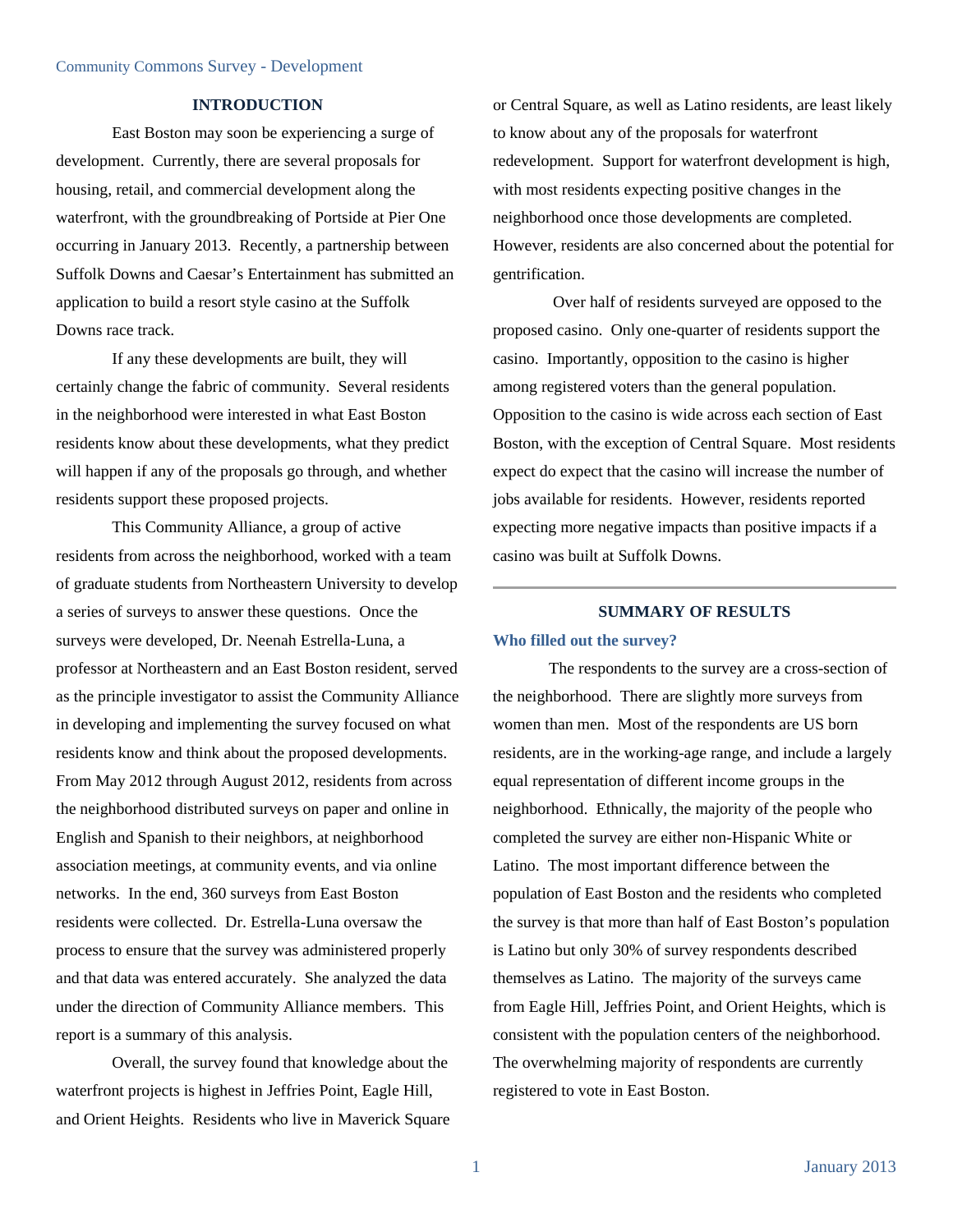#### **Knowledge about the waterfront projects**

Almost two-thirds of residents surveyed stated that they knew about at least one of the proposed waterfront development projects. However, knowledge of the waterfront projects varied considerably across the neighborhood. Knowledge of the projects is highest in Jeffries Point, Eagle Hill, and Orient Heights. Fewer than half of the residents living in Maverick Square and Central Square reported knowing about any waterfront development projects compared to 71% of the rest of the neighborhood.

Knowledge of the waterfront projects also varied by ethnicity and income. Only 34% of Latino residents were aware of any of the waterfront development projects compared to 81% of non-Hispanic White residents. The only section of East Boston in which Latino knowledge of the waterfront proposals was similar to non-Hispanic White knowledge was in Jeffries Point. In all other sections of the neighborhood, Latinos are the least likely to know about these projects. Over 70% of Latino residents in Maverick Square and Central Square reported that they did not know about any of the proposed projects.

Similarly, low income residents across East Boston are least likely to know about any of the waterfront development projects compared to other income groups. About half of the low income residents did not know about any of the waterfront development projects. With the exception of Jeffries Point, low and middle income residents were much less likely than high income residents to know about any of these projects.

### **Expected impacts of waterfront development**

Most respondents have positive expectations about what the waterfront redevelopment will bring to East Boston. Residents reported that they expect waterfront development to increase jobs and customers at local businesses. Few residents expect an increase in crime. The most important concerns is that waterfront development will increase traffic

and decrease parking availability. About equal numbers of residents who completed the survey expect either no change or an increase in noise. Importantly, a majority of respondents expect that pride in the neighborhood will increase.

The majority of comments made in the open-ended question were positive. Many residents expressed optimism that the developments would provide positive benefits for the community. Many residents are looking forward to the cleanup and positive reuse of abandoned waterfront property. One resident expects the waterfront development will bring,

*"[W]ater shuttles, Piers Park phase 2, other upscale developments & restaurants/bistros."*  - Orient Heights voter, 45-64 year old white female, born and raised in East Boston

However, many residents were very concerned that the developments will result in displacement of current residents, as well as loss of affordability. Many residents are concerned about how these developments will change the fabric of the community. One resident wrote,

*"I worry that the developments will only having micro-apartments and will not be geared towards families."* 

-Maverick Square voter, 25-44 year old Hispanic female, moved here when she married

Residents also expressed concern that the new residents will not integrate into the community. As one resident put it,

*"In my opinion, one of the best things about EB is the close knit nature of working-class people (mostly immigrants) who have struggled to build better lives for themselves. Any waterfront development should be designed to encourage integration between newcomers and long-time residents."* 

- Jeffries Point voter, 45-64 year old female, lives here because of friends and family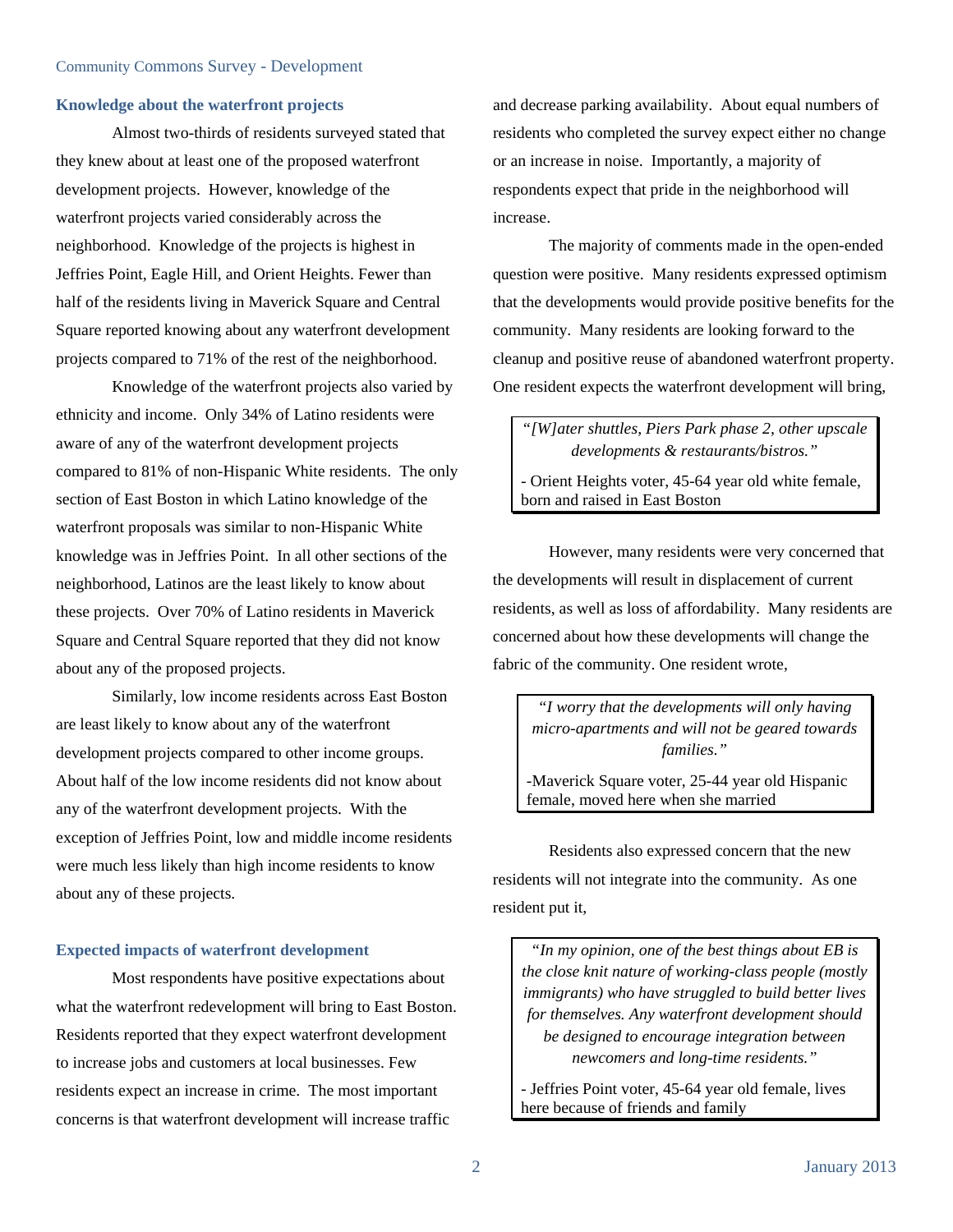#### **Position on the casino**

The overwhelming majority of residents surveyed know about the casino project. There were no important differences found between different neighborhoods or demographic groups with respect to knowledge about the casino proposal. Over 50% of residents are opposed to building a casino in East Boston. Only one-quarter of residents stated that they support a casino with the rest either having no opinion or not having enough information to form an opinion. Opposition to the casino is highest among registered voters. With the exception of Central Square, over 50% of registered voters in each section of East Boston stated that they did not support the casino proposal. In Central Square, 42% of respondents stated that they do not have an opinion on the casino. Race and income were not important predictors of position on the casino. The most important predictor of position is education. Support for a casino in East Boston is highest among residents with a high school education or less.

#### **Expected impacts of a casino**

Residents reported that they expect many negative impacts if a casino was built in East Boston. Residents who completed the survey expect higher crime, more traffic, more air pollution, more noise, and less parking. Over 40% of residents expect pride in the neighborhood to decline. However, residents do expect that there will be more jobs from the casino. One resident wrote,

*"People talk about jobs. This is what our community needs… A corporation like Ceasar's knows that they need to staff a casino."*  -Maverick Square voter, 65-74 year old white

male, born and raised here

In the open-ended comments, some residents reported that there may be both positive and negative benefits from the casino.

*"A casino is a center for gamblers (obsessivecompulsive players). Many bad things can happen and it can generate money for the city."* 

-Wood Island/Day Square non-registered voter, 45-64 year old Hispanic female, moved here for work (translated from Spanish)

The vast majority of comments are negative. Residents expect that the casino would have a severe and negative impact on public services, most especially police and fire services. Equally important, residents stated that both traffic and public transit service will decline in quality. Residents overwhelming stated that the general quality of life and sense of community would decline should a casino be built at Suffolk Downs. Many residents expressed concerns that the casino will increase addictions of all types, most especially gambling addictions. Many residents commented on the predatory nature of casinos. One resident stated:

*"Many people in Eastie live paycheck to paycheck, but they spend large amounts of money on the lottery in the hopes of winning. Slot machines make it much easier to lose money than a lottery ticket … I can't think of a better way to waste money than a casino."* 

- Eagle Hill voter, 25-44 year old white female, moved here because it is affordable

#### **CONCLUSION**

There are three main conclusions that can be drawn from this survey. First, this survey demonstrates a disturbing lack of awareness about the waterfront development proposals in East Boston. A majority of the current proposals for waterfront development are sited in the Maverick Square and Central Square sections of the neighborhood. However, a resident of Orient Heights is considerably more likely to know about any of those projects than the residents in Maverick or Central Square. This is concerning because, aside from the long planned Pier One project, the majority of new proposals are in the Maverick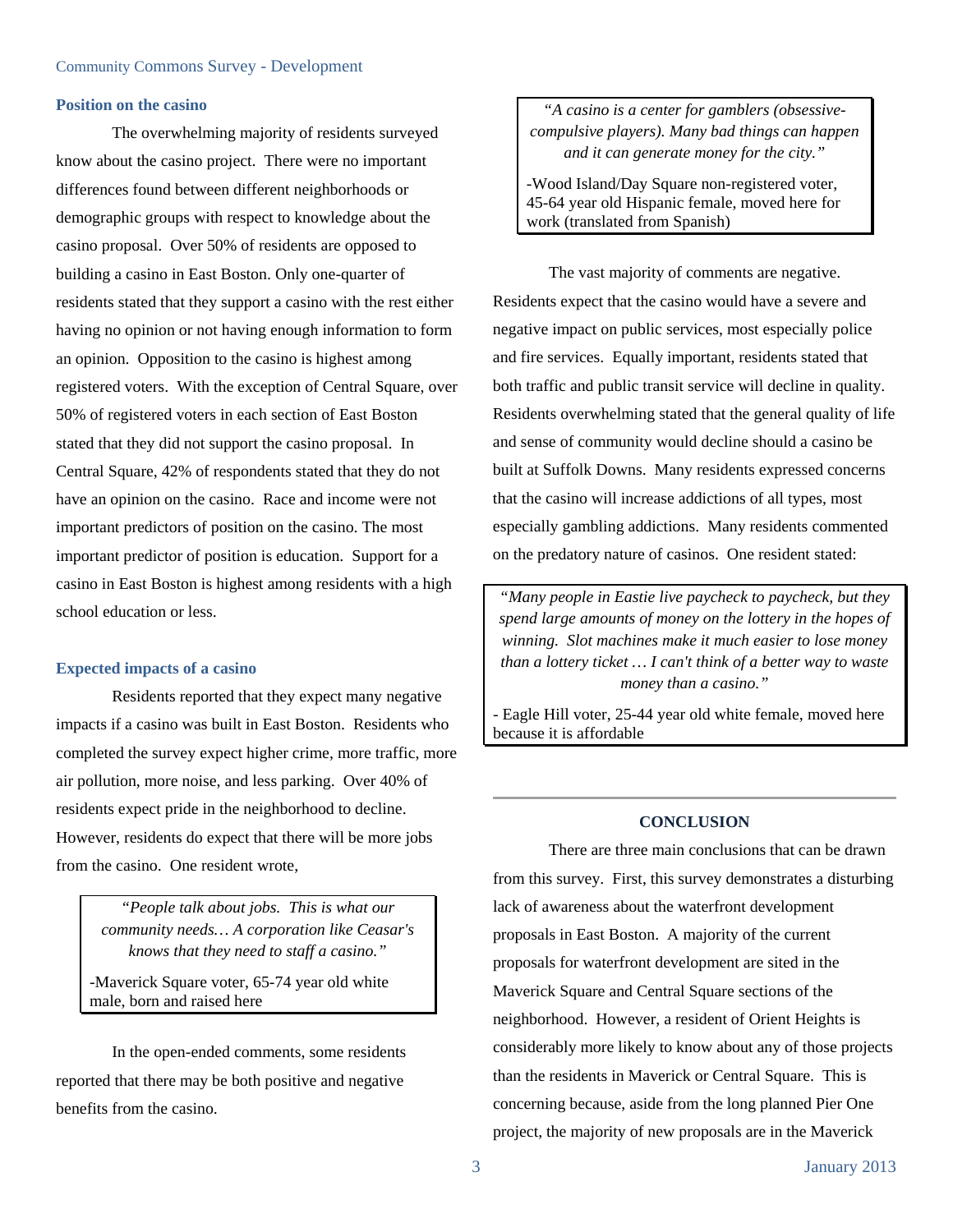#### Community Commons Survey - Development

Square/Central Square areas of the neighborhood. Equally problematic is the lack of knowledge about these developments among the Latino and low income residents, especially in the neighborhoods where new development is proposed. The only notable exception to this pattern is in Jeffries Point.

The mobility of residents in Maverick and Central Square cannot explain the very high numbers of residents who report knowing nothing about the waterfront development proposals. According to the US Census Bureau, 46% of residents in Maverick and Central Square have lived in the same housing unit for at least six years, including more than a third of renters. In this survey, 9% of the respondents from Maverick Square and 24% of the respondents from Central Square stated that they were born and raised in East Boston.

The second major finding is that opposition to building a casino in East Boston is widespread. It is very high among registered voters. The most important predictor of support for the casino is education. This makes sense since individuals with low education are likely to experience the most job insecurity. Access to low skilled jobs is understandably attractive to these residents. Overall, however, a small minority of residents, most especially among registered voters, expressed support for a casino. The majority of residents who completed this survey are opposed to it.

Finally, this survey demonstrates that East Boston residents are capable of conducting a scientifically valid survey within the neighborhood. More than a dozen residents worked together to develop and implement this survey. They live in all the sections of East Boston. Members of the Community Alliance include long time Italian-American residents, long time non-Italian-American residents, Latino residents who have lived here for as little as 3 and as long as 20 years, young professionals who have just moved in, and community activists who have a long history

of neighborhood involvement. The residents who came together for this effort include those who are active in their neighborhood associations and those who are active in the newer networks of residents found in online forums and social media. The completion of this survey is evidence of the power of collaboration and demonstrates that the long history of neighborhood activism is alive and well in East Boston. There are three Community Commons surveys that have been developed by the Community Alliance. Given the success of this survey, there can be no doubt that future surveys will include even larger numbers of residents, giving East Boston residents a better sense of what the true opinions and concerns of their neighbors are. Equally important, this survey and future efforts will allow residents to hold their public officials accountable for their actions as well as promote transparency in the community development and planning process.

This report was written by Dr. Neenah Estrella-Luna. Inquiries can be made at n.estrellaluna@neu.edu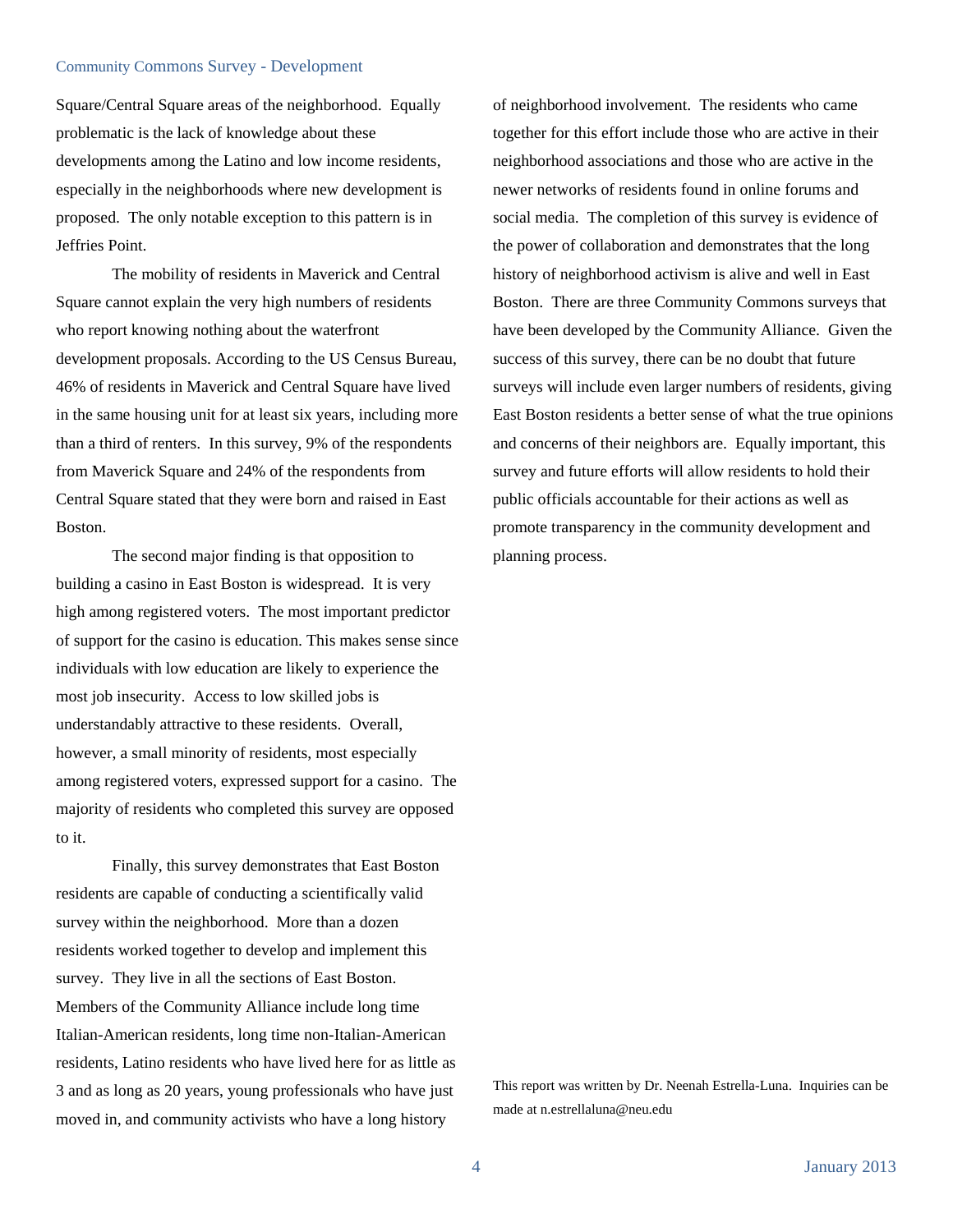| Table 1A: Description of the respondents in the Community Commons Development Survey |              |        |                                    |              |        |  |
|--------------------------------------------------------------------------------------|--------------|--------|------------------------------------|--------------|--------|--|
|                                                                                      | $\#$         | $\%$   |                                    | $\#$         | $\%$   |  |
| Gender                                                                               |              |        | Ethnicity                          |              |        |  |
| Male                                                                                 | 142          | 41%    | Hispanic/Latino                    | 101          | 30%    |  |
| Female                                                                               | 205          | 59%    | Non-Hispanic White                 | 221          | 65%    |  |
| Transgender                                                                          | $\mathbf{1}$ | $<$ 1% | Black/ African American            | 8            | 2%     |  |
|                                                                                      |              |        | American Indian/Alaskan Native     | 2            | 1%     |  |
| Age                                                                                  |              |        | Asian                              | 2            | 1%     |  |
| $16-18$                                                                              | 8            | 2%     | Mixed race (not specified)         | 4            | 1%     |  |
| 19-24                                                                                | 20           | 6%     | Other                              | 4            | 1%     |  |
| $25 - 44$                                                                            | 171          | 49%    |                                    |              |        |  |
| 45-64                                                                                | 107          | 31%    | Language spoken at home            |              |        |  |
| 65-74                                                                                | 32           | 9%     | English                            | 250          | 71%    |  |
| 75 or older                                                                          | 10           | 3%     | Spanish                            | 87           | 25%    |  |
|                                                                                      |              |        | Arabic                             | 6            | 2%     |  |
| <b>Nativity</b>                                                                      |              |        | French                             | 3            | 1%     |  |
| <b>US</b> Born                                                                       | 240          | 70%    | Italian                            | 3            | 1%     |  |
| Foreign Born                                                                         | 103          | 30%    | Other                              | 2            | 1%     |  |
|                                                                                      |              |        | Chinese                            | $\mathbf{1}$ | $<$ 1% |  |
| <b>Individual Income</b>                                                             |              |        |                                    |              |        |  |
| Less than $$10,000$                                                                  | 29           | 11%    | Education                          |              |        |  |
| $$10,000 - $24,999$                                                                  | 48           | 18%    | No HS diploma or GED               | 28           | 8%     |  |
| $$25,000 - $49,999$                                                                  | 69           | 25%    | High school diploma/GED            | 63           | 18%    |  |
| $$50,000 - $74,999$                                                                  | 66           | 24%    | Vocational/technical/Associates    | 18           | 5%     |  |
| \$75,000 or more                                                                     | 62           | 23%    | Some college but no degree         | 53           | 15%    |  |
|                                                                                      |              |        | Bachelor's degree                  | 98           | 28%    |  |
| Voter registration status                                                            |              |        | Post-graduate, professional        | 84           | 24%    |  |
| Registered to vote                                                                   | 260          | 75%    |                                    |              |        |  |
| Not registered to vote                                                               | 64           | 18%    | Why do you live here? <sup>1</sup> |              |        |  |
| Ineligible to vote                                                                   | 22           | 6%     | I was born and raised here         | 72           | 20%    |  |
|                                                                                      |              |        | I have friends and family here     | 94           | 26%    |  |
| Neighborhood of residence                                                            |              |        | An employment opportunity          | 31           | 9%     |  |
| Central Square                                                                       | 21           | 7%     | EB's rich history and diversity    | 50           | 14%    |  |
| Day Square/Wood Island                                                               | 16           | 5%     | Amenities (parks & waterfront)     | 81           | 23%    |  |
| Eagle Hill                                                                           | 100          | 31%    | I found affordable housing here    | 138          | 38%    |  |
| Jeffries Point                                                                       | 86           | 27%    | No particular reason               | 17           | 5%     |  |
| Maverick Square                                                                      | 34           | 11%    |                                    |              |        |  |
| Orient Heights                                                                       | 61           | 19%    | Method of completing the survey    |              |        |  |
|                                                                                      |              |        | Paper                              | 159          | 44%    |  |
|                                                                                      |              |        | Online                             | 201          | 56%    |  |

### **APPENDIX A: DESCRIPTION OF THE SURVEY RESPONDENTS**

<sup>1</sup>Respondents could select more than one option. The percentages here are based on the 328 respondents who answered this question.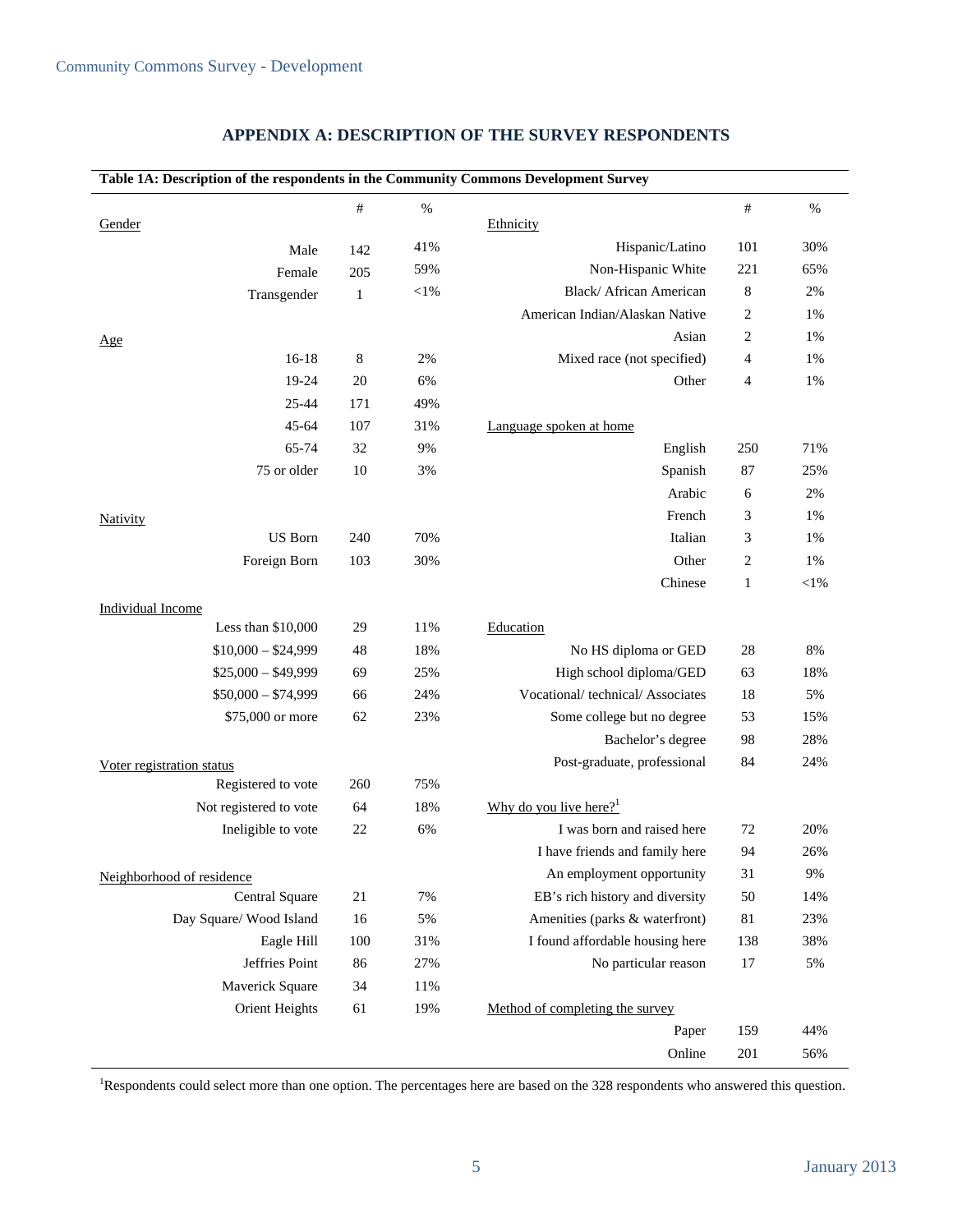# **APPENDIX B: KNOWLEDGE ABOUT PROPOSED WATERFRONT DEVELOPMENTS & EXPECTED IMPACTS**

| Table 1B: Knowledge about the waterfront development proposals by neighborhood |                                              |                                                 |  |  |
|--------------------------------------------------------------------------------|----------------------------------------------|-------------------------------------------------|--|--|
|                                                                                | Knowledge of any of the<br>proposed projects | No knowledge of any of the<br>proposed projects |  |  |
| Central Square                                                                 | 33%                                          | 67%                                             |  |  |
| Day Square/Wood Island                                                         | 75%                                          | 25%                                             |  |  |
| Eagle Hill                                                                     | 63%                                          | 35%                                             |  |  |
| <b>Jeffries Point</b>                                                          | 86%                                          | 14%                                             |  |  |
| Maverick Square                                                                | 53%                                          | 44%                                             |  |  |
| Orient Heights                                                                 | 67%                                          | 30%                                             |  |  |

| Table 2B: Knowledge about the waterfront development proposals |                                                     |                                                        |  |  |
|----------------------------------------------------------------|-----------------------------------------------------|--------------------------------------------------------|--|--|
| Jeffries Point                                                 | Knowledge of any of the<br>proposed projects<br>86% | No knowledge of any of the<br>proposed projects<br>14% |  |  |
| Central Square &<br>Maverick Square                            | 45%                                                 | 53%                                                    |  |  |
| Rest of the neighborhood                                       | 64%                                                 | 34%                                                    |  |  |

|  |  | Table 3B: Knowledge about the waterfront development proposals by ethnicity |  |
|--|--|-----------------------------------------------------------------------------|--|
|  |  |                                                                             |  |

|                    | Knowledge of any of the<br>proposed projects | No knowledge of any of the<br>proposed projects |
|--------------------|----------------------------------------------|-------------------------------------------------|
| Latino             | 34%                                          | 66%                                             |
| Non-Hispanic White | 81%                                          | 19%                                             |

| Table 4B: Knowledge about the waterfront development proposals by individual income |                                              |                                                 |  |  |
|-------------------------------------------------------------------------------------|----------------------------------------------|-------------------------------------------------|--|--|
|                                                                                     | Knowledge of any of the<br>proposed projects | No knowledge of any of the<br>proposed projects |  |  |
| Less than $$25,000$                                                                 | 51%                                          | 49%                                             |  |  |
| \$25,000-75,000                                                                     | 70%                                          | 30%                                             |  |  |
| More than \$75,000                                                                  | 93%                                          | 7%                                              |  |  |

## **Table 5B: Expected impacts on the neighborhood from waterfront redevelopment**

|                               | No change | More | Less |
|-------------------------------|-----------|------|------|
| Crime                         | 38%       | 17%  | 17%  |
| Parking                       | 21%       | 17%  | 38%  |
| Traffic                       | 18%       | 59%  | 1%   |
| Noise                         | 38%       | 36%  | 3%   |
| Jobs                          | 26%       | 42%  | 4%   |
| Customers at local businesses | 8%        | 63%  | 4%   |
| Pride                         | 15%       | 55%  | 5%   |